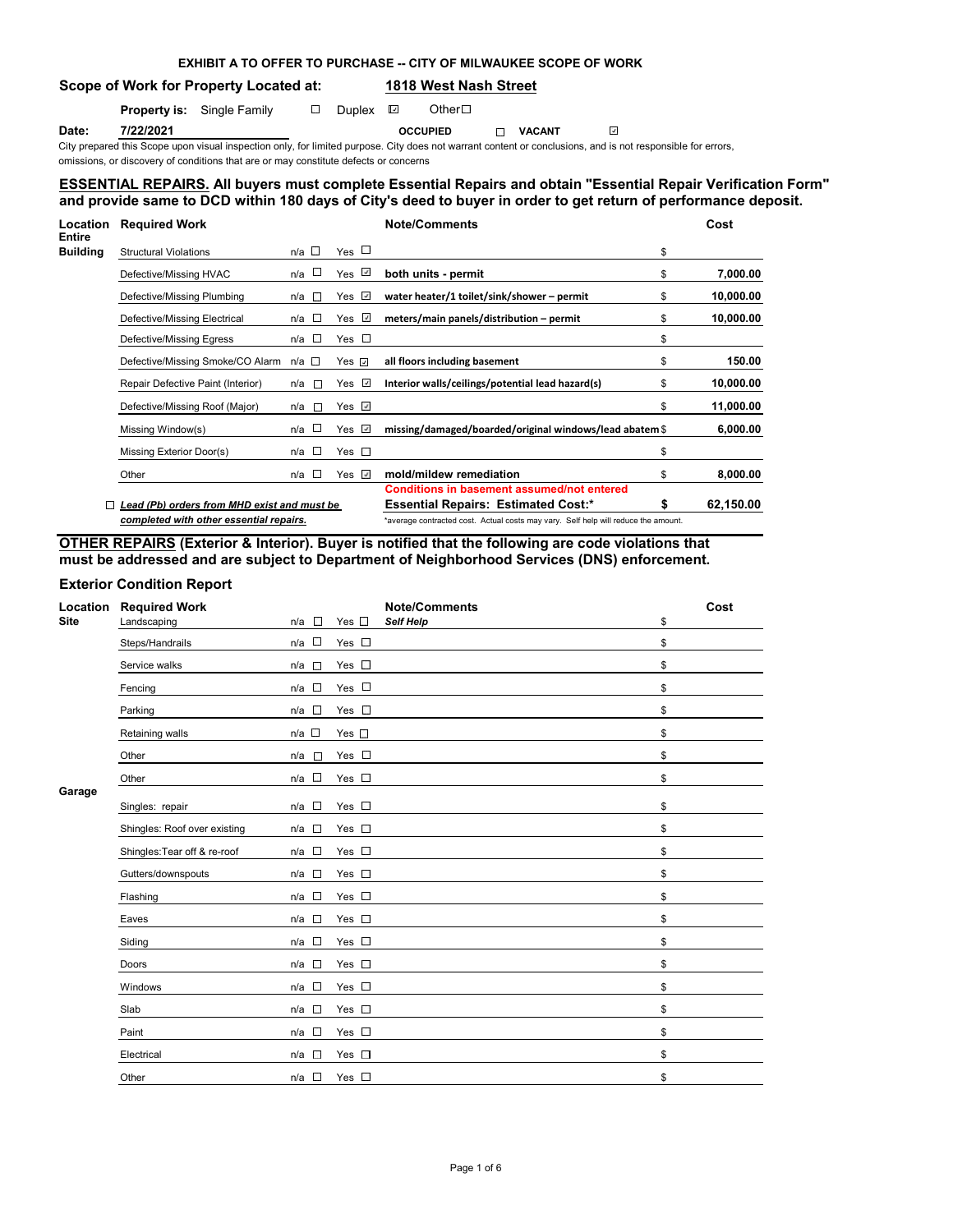### **Porches**

|       | Roof                         | n/a<br>$\overline{\phantom{a}}$    | Yes $\square$ |                            | \$             |
|-------|------------------------------|------------------------------------|---------------|----------------------------|----------------|
|       | Deck-upper                   | $\overline{\phantom{a}}$<br>n/a    | Yes $\square$ |                            | \$             |
|       | Deck--lower                  | $\Box$<br>n/a                      | Yes $\square$ |                            | \$             |
|       | Steps/handrails              | $\mathcal{L}_{\rm{eff}}$<br>n/a    | Yes $\square$ |                            | \$             |
|       | Ceiling                      | $\overline{\phantom{a}}$<br>n/a    | Yes $\square$ |                            | \$             |
|       | Guardrails                   | n/a<br>$\mathcal{L}_{\mathcal{A}}$ | Yes <b>√</b>  | permit                     | \$<br>750.00   |
|       | Structural                   | $\Box$<br>n/a                      | Yes $\square$ |                            | \$             |
|       | Paint                        | n/a<br>$\Box$                      | Yes v         |                            | \$<br>350.00   |
|       | Other                        | $\Box$<br>n/a                      | Yes $\square$ |                            | \$             |
| House | Chimney                      | n/a<br>$\overline{\phantom{a}}$    | Yes $\square$ |                            | \$             |
|       | Shingles: repair             | $\mathcal{L}_{\mathcal{A}}$<br>n/a | Yes $\square$ |                            | \$             |
|       | Shingles: Roof over existing | $\mathcal{L}_{\mathcal{A}}$<br>n/a | Yes $\square$ |                            | \$             |
|       | Shingles: Tear off & re-roof | $n/a$ $\square$                    | Yes $\square$ |                            | \$             |
|       | Gutters/downspouts           | $\overline{\phantom{a}}$<br>n/a    | Yes 7         |                            | \$<br>1,100.00 |
|       | Flashing                     | $\Box$<br>n/a                      | Yes $\square$ |                            | \$             |
|       | Eaves                        | $\mathcal{L}_{\mathcal{A}}$<br>n/a | Yes D         |                            | \$<br>500.00   |
|       | Siding                       | $\overline{\phantom{a}}$<br>n/a    | Yes <b>⊽</b>  |                            | \$<br>3,000.00 |
|       | Storm Doors                  | $\Box$<br>n/a                      | Yes $\square$ |                            | \$             |
|       | Prime ("main") Doors         | $\overline{\phantom{a}}$<br>n/a    | Yes $\square$ |                            | \$             |
|       | Storm Windows                | $\Box$<br>n/a                      | Yes $\square$ |                            | \$             |
|       | Prime ("main") Windows       | $\overline{\phantom{a}}$<br>n/a    | Yes $\square$ |                            | \$             |
|       | Paint                        | $\Box$<br>n/a                      | Yes M         |                            | \$<br>1,000.00 |
|       | Foundation                   | $\overline{\phantom{a}}$<br>n/a    | Yes $\square$ |                            | \$             |
|       | Electrical                   | $\overline{\phantom{a}}$<br>n/a    | Yes $\square$ |                            | \$             |
|       | Other                        | $\mathcal{L}_{\mathcal{A}}$<br>n/a | Yes $\square$ |                            | \$             |
|       | Other                        | $\mathcal{L}_{\mathcal{A}}$<br>n/a | Yes $\square$ |                            | \$             |
|       | Other                        | $\sim$<br>n/a                      | Yes $\square$ |                            | \$             |
|       | Other                        | $\overline{\phantom{a}}$<br>n/a    | Yes $\square$ |                            | \$             |
|       |                              |                                    |               | Exterior: Estimated Cost:* | \$<br>6,700.00 |

\*average contracted cost. Actual costs may vary. Self help will reduce the amount.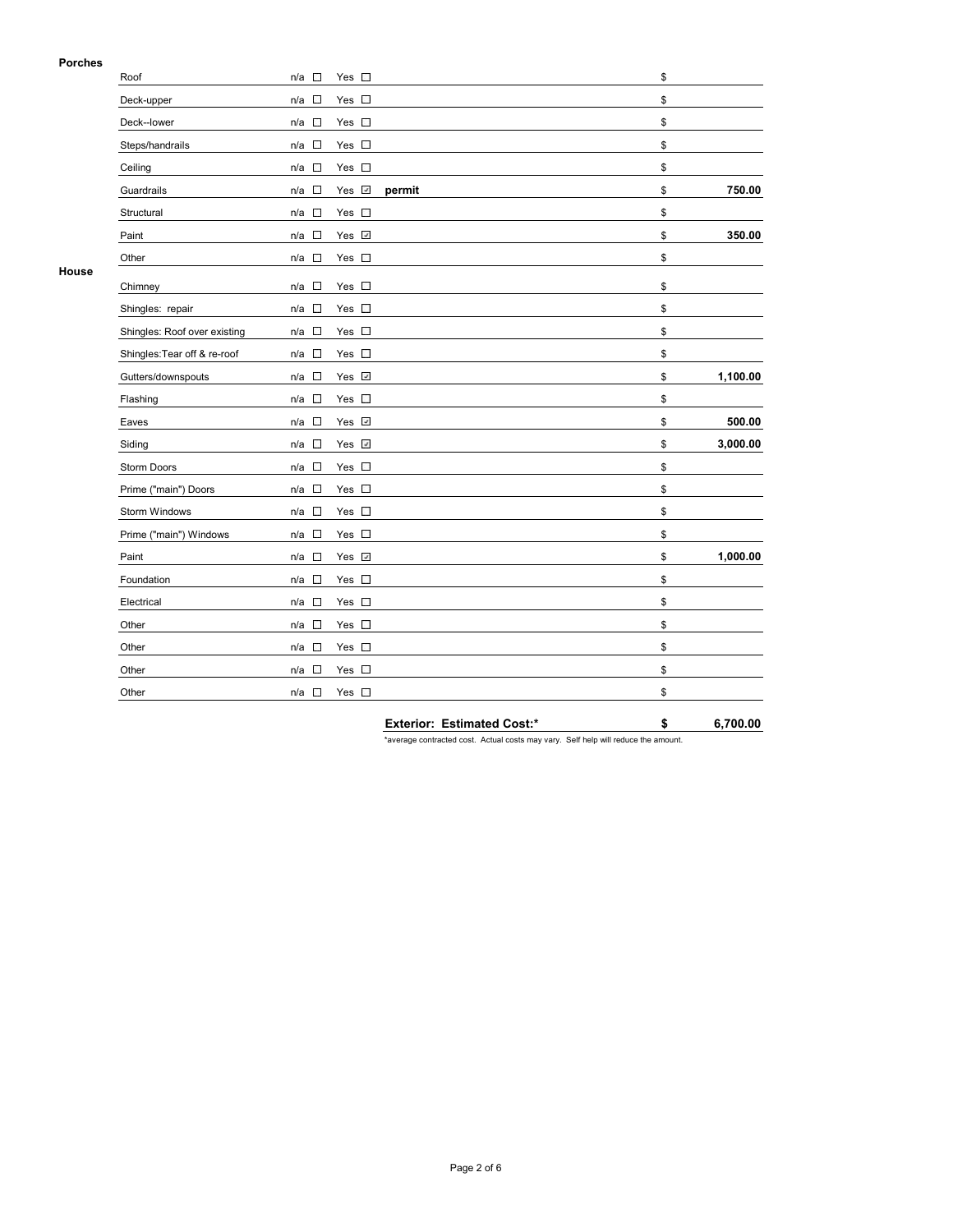## **Interior Condition Report**

|                   | interior Condition Report<br>Unit: Entire unit (single family) | П                                  |               | Lower unit of duplex Z                              |              |
|-------------------|----------------------------------------------------------------|------------------------------------|---------------|-----------------------------------------------------|--------------|
|                   | Upper unit of duplex                                           | $\Box$                             |               | $\Box$<br>Other                                     |              |
| Heating           | <b>Mechanical Required Work</b>                                |                                    |               |                                                     |              |
|                   | Repair/replace boiler                                          | $\Box$<br>n/a                      | Yes $\square$ |                                                     | \$           |
|                   | Repair radiation                                               | $\sim$<br>n/a                      | Yes $\square$ |                                                     | \$           |
|                   | Repair/replace furnace                                         | $\overline{\phantom{a}}$<br>n/a    | Yes $\square$ |                                                     | \$           |
|                   | Repair ductwork                                                | $\sim 10$<br>n/a                   | Yes $\square$ |                                                     | \$           |
|                   | Replace thermostat                                             | $\overline{\phantom{a}}$<br>n/a    | Yes $\square$ |                                                     | \$           |
|                   | Repair/replace grilles                                         | $\sim$<br>n/a                      | Yes $\square$ |                                                     | \$           |
|                   | Tune boiler/furn. insp ht exchanger                            | n/a<br>$\overline{\phantom{a}}$    | Yes $\square$ |                                                     | \$           |
| <b>Electrical</b> | Repair/replace receptacles                                     | $\mathbb{R}^n$<br>n/a              | Yes v         |                                                     | \$<br>150.00 |
|                   | Repair/replace switches                                        | $\mathcal{L}$<br>n/a               | Yes $\Box$    |                                                     | \$<br>150.00 |
|                   | Repair/replace fixtures                                        | $\Box$<br>n/a                      | Yes v         |                                                     | \$<br>150.00 |
|                   | Install outlets and circuits                                   | $\sim$<br>n/a                      | Yes $\square$ |                                                     | \$           |
|                   | Install outlets and circuits                                   | $\overline{\phantom{a}}$<br>n/a    | Yes $\square$ |                                                     | \$           |
|                   | Install outlets and circuits                                   | $\overline{\phantom{a}}$<br>n/a    | Yes $\square$ |                                                     | \$           |
|                   | Install outlets and circuits                                   | $\sim$<br>n/a                      | Yes $\square$ |                                                     | \$           |
|                   | Upgrade service                                                | $\Box$<br>n/a                      | Yes $\square$ |                                                     | \$           |
|                   | Other                                                          | n/a<br><b>D</b>                    | Yes $\square$ |                                                     | \$           |
|                   | Other                                                          | $\Box$<br>n/a                      | Yes $\square$ |                                                     | \$           |
| Plumbing          | Repair/replace kitchen sink                                    | $\mathcal{L}_{\mathcal{A}}$<br>n/a | Yes $\square$ |                                                     | \$           |
|                   | Repair/replace kitchen sink faucet                             | $\Box$<br>n/a                      | Yes $\square$ |                                                     | \$           |
|                   | Repair/replace tub                                             | $\mathcal{L}_{\mathcal{A}}$<br>n/a | Yes $\square$ |                                                     | \$           |
|                   | Repair/replace tub faucet                                      | $\Box$<br>n/a                      | Yes $\square$ |                                                     | \$           |
|                   | Repair/replace toilet                                          | $\Box$<br>n/a                      | Yes $\square$ |                                                     | \$           |
|                   | Repair/replace lavatory                                        | $\Box$<br>n/a                      | Yes $\square$ |                                                     | \$           |
|                   | Repair/replace lavatory faucet                                 | $\Box$<br>n/a                      | Yes $\square$ |                                                     | \$           |
|                   | Repair/replace wash tub                                        | $\Box$<br>n/a                      | Yes v         | complete tub includes tub/faucet and drain plumbing | \$<br>850.00 |
|                   | Repair/replace wash tub faucet                                 | $\Box$<br>n/a                      | Yes $\square$ |                                                     | \$           |
|                   | Unclog piping:                                                 | $\sim$<br>n/a                      | Yes $\square$ |                                                     | \$           |
|                   | Repair drain/waste/vent piping                                 | $\overline{\phantom{a}}$<br>n/a    | Yes $\square$ |                                                     | \$           |
|                   | Repair water piping                                            | $\Box$<br>n/a                      | Yes $\square$ |                                                     | \$           |
|                   | Repair/replace water heater                                    | $\Box$<br>n/a                      | Yes $\square$ |                                                     | \$           |
|                   | Other                                                          | $\mathbb{R}^n$<br>n/a              | Yes $\square$ |                                                     | \$           |
|                   | Other                                                          | n/a □                              | Yes $\square$ |                                                     | \$           |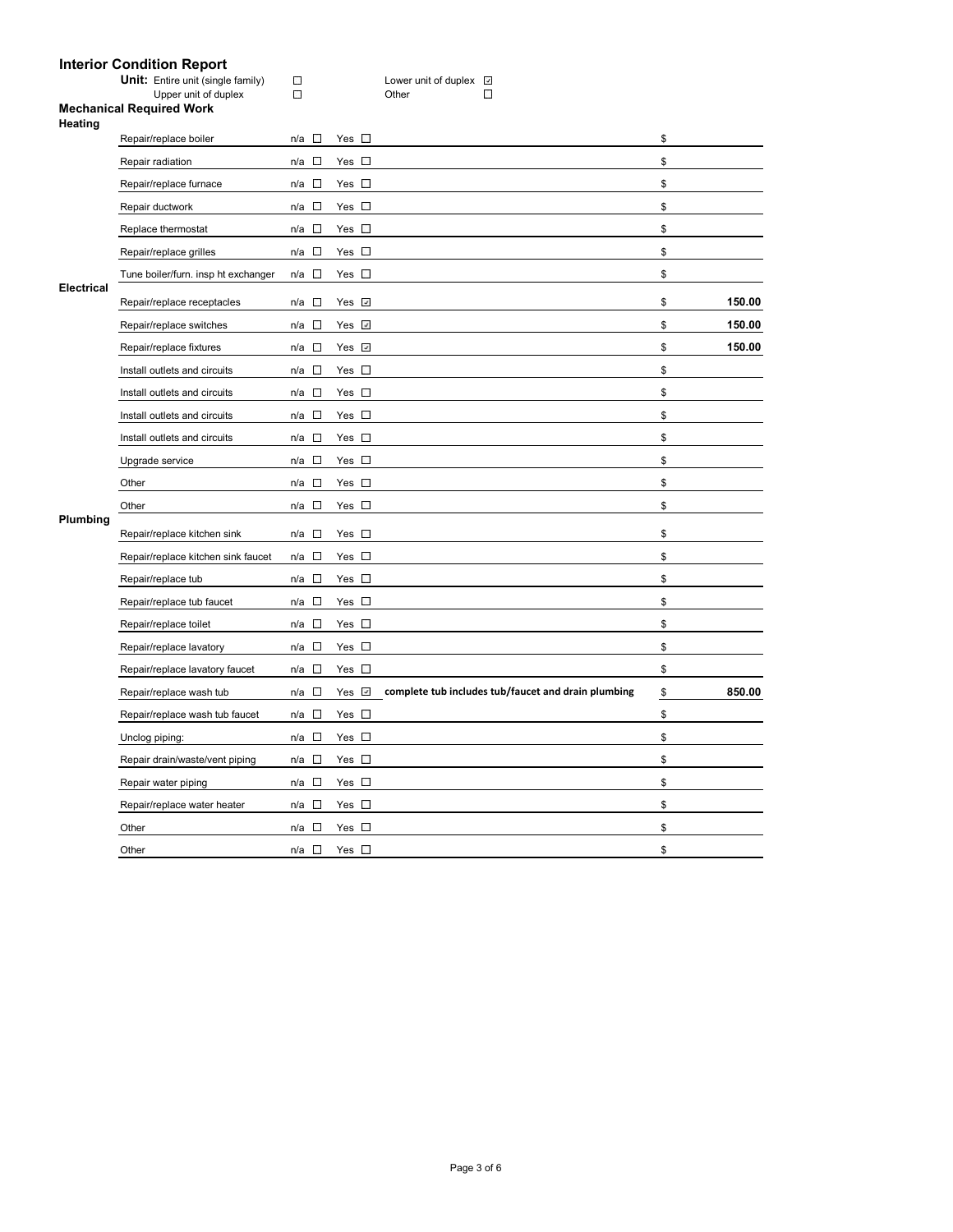| <b>Windows</b>        |                                  |                                 |               |                                  |                |
|-----------------------|----------------------------------|---------------------------------|---------------|----------------------------------|----------------|
|                       | Replace broken glass             | $\Box$<br>n/a                   | Yes $\square$ |                                  | \$             |
|                       | Repair or replace sash           | $\Box$<br>n/a                   | Yes $\square$ |                                  | \$             |
| <b>Doors</b>          | Repair or replace doors          | n/a<br>$\sim$                   | Yes V         |                                  | \$<br>340.00   |
|                       | Repair or repl. locks/latches    | n/a<br>$\sim$                   | Yes <b>√</b>  | Self Help                        | \$<br>110.00   |
| <b>Walls/Ceilings</b> | Repair or repl. @ defective      | $\sim 10$<br>n/a                | Yes $\square$ |                                  | \$             |
| <b>Fire Safety</b>    |                                  |                                 |               |                                  |                |
|                       | Install smoke/CO alarm:bsmt.     | $\overline{\phantom{a}}$<br>n/a | Yes $\square$ | Self Help                        | \$             |
|                       | Install smoke/CO alarm: 1st flr. | n/a<br>$\sim$                   | Yes $\square$ | Self Help                        | \$             |
|                       | Install smoke/CO alarm: 2nd flr. | <b>The Second Second</b><br>n/a | Yes $\square$ | Self Help                        | \$             |
| <b>Handrails</b>      | Repair/replace defective         | n/a<br>n                        | Yes <b>⊽</b>  | Self Help                        | \$<br>150.00   |
| <b>Stairs</b>         | Repair defective                 | <b>D</b><br>n/a                 | Yes $\square$ |                                  | \$             |
| <b>Floors</b>         | Repair defective                 | $\Box$<br>n/a                   | Yes $\square$ |                                  | \$             |
| Other                 |                                  |                                 |               |                                  |                |
|                       |                                  | $\Box$<br>n/a                   | Yes $\square$ |                                  | \$             |
|                       |                                  | $\Box$<br>n/a                   | Yes $\square$ |                                  | \$             |
|                       |                                  | П<br>n/a                        | Yes $\square$ |                                  | \$             |
|                       |                                  | $\Box$<br>n/a                   | Yes $\square$ |                                  | \$             |
|                       |                                  |                                 |               | <b>Interior: Estimated Cost:</b> | \$<br>1,900.00 |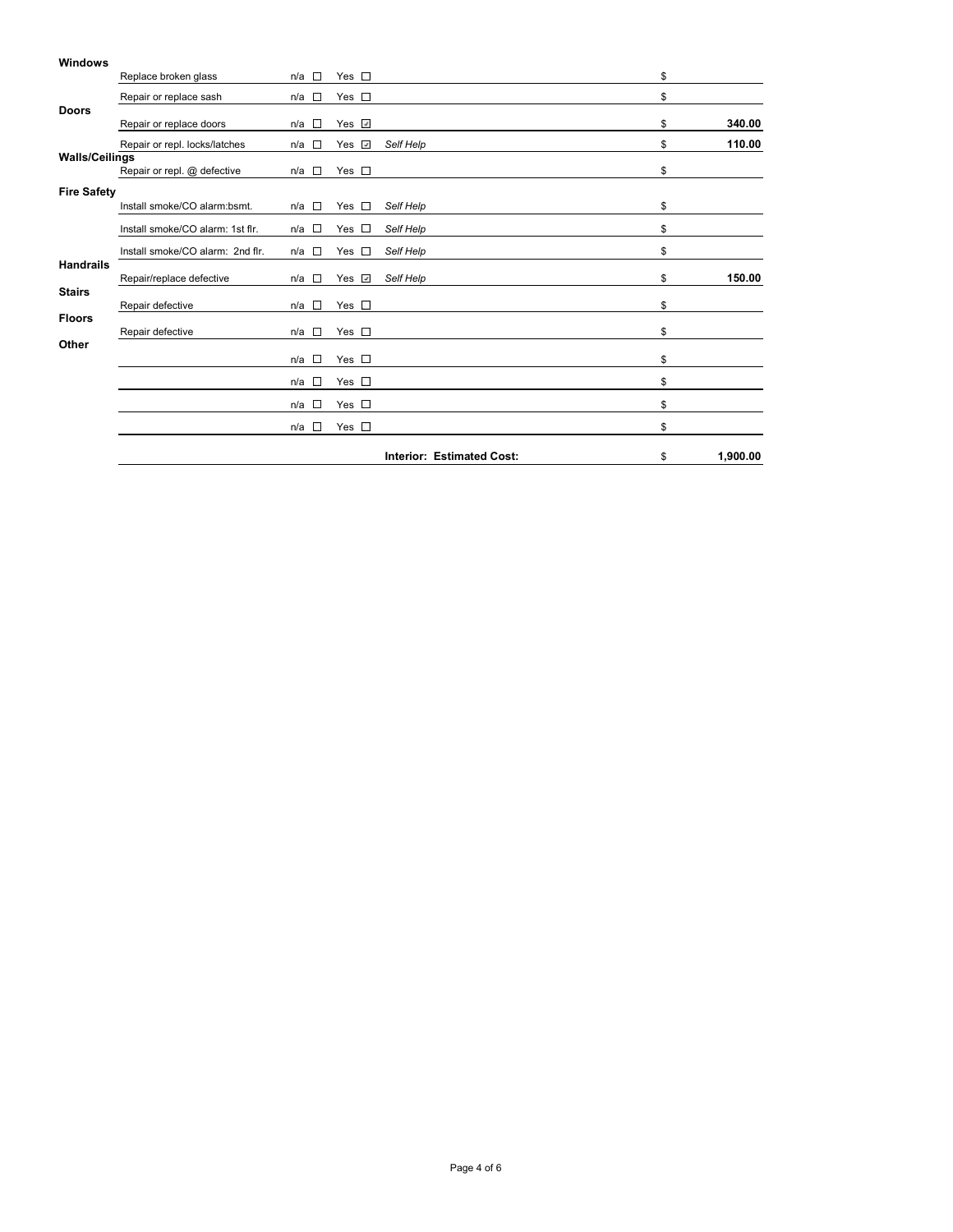# **Interior Condition Report**

|                   | interior Condition Report<br><b>Unit:</b> Entire unit (single family) | $\Box$                             |               | Lower unit of duplex $\square$ |                |
|-------------------|-----------------------------------------------------------------------|------------------------------------|---------------|--------------------------------|----------------|
|                   | Upper unit of duplex                                                  | $\omega$                           |               | $\Box$<br>Other                |                |
|                   | <b>Mechanical Required Work</b>                                       |                                    |               |                                |                |
| Heating           | Repair/replace boiler                                                 | $\overline{\phantom{a}}$<br>n/a    | Yes $\square$ |                                | \$             |
|                   | Repair radiation                                                      | $\sim$<br>n/a                      | Yes $\square$ |                                | \$             |
|                   | Repair/replace furnace                                                | $\overline{\phantom{a}}$<br>n/a    | Yes $\square$ |                                | \$             |
|                   | Repair ductwork                                                       | $\Box$<br>n/a                      | Yes $\square$ |                                | \$             |
|                   | Replace thermostat                                                    | $\Box$<br>n/a                      | Yes $\square$ |                                | \$             |
|                   | Repair/replace grilles                                                | $\mathcal{L}_{\mathcal{A}}$<br>n/a | Yes $\square$ |                                | \$             |
|                   | Tune boiler/furn. insp ht exchanger                                   | $\Box$<br>n/a                      | Yes $\square$ |                                | \$             |
| <b>Electrical</b> | Repair/replace receptacles                                            | □<br>n/a                           | Yes <b>√</b>  |                                | \$<br>150.00   |
|                   | Repair/replace switches                                               | $\Box$<br>n/a                      | Yes <b>⊽</b>  |                                | \$<br>150.00   |
|                   | Repair/replace fixtures                                               | $\mathcal{L}_{\mathcal{A}}$<br>n/a | Yes √         |                                | \$<br>150.00   |
|                   | Install outlets and circuits                                          | $\Box$<br>n/a                      | Yes $\square$ |                                | \$             |
|                   | Install outlets and circuits                                          | $\mathcal{L}$<br>n/a               | Yes $\square$ |                                | \$             |
|                   | Install outlets and circuits                                          | $\overline{\phantom{a}}$<br>n/a    | Yes $\square$ |                                | \$             |
|                   | Install outlets and circuits                                          | $\Box$<br>n/a                      | Yes $\square$ |                                | \$             |
|                   | Upgrade service                                                       | $\Box$<br>n/a                      | Yes $\square$ |                                | \$             |
|                   | Other                                                                 | n/a<br>$\sim$                      | Yes $\square$ |                                | \$             |
|                   | Other                                                                 | $\mathcal{L}_{\mathcal{A}}$<br>n/a | Yes $\square$ |                                | \$             |
| Plumbing          | Repair/replace kitchen sink                                           | $\mathcal{L}_{\mathcal{A}}$<br>n/a | Yes $\square$ |                                | \$             |
|                   | Repair/replace kitchen sink faucet                                    | $\sim$<br>n/a                      | Yes $\square$ |                                | \$             |
|                   | Repair/replace tub                                                    | $\Box$<br>n/a                      | Yes <b>☑</b>  | surround                       | \$<br>1,100.00 |
|                   | Repair/replace tub faucet                                             | $\Box$<br>n/a                      | Yes $\square$ |                                | \$             |
|                   | Repair/replace toilet                                                 | $\Box$<br>n/a                      | Yes v         |                                | \$<br>300.00   |
|                   | Repair/replace lavatory                                               | $\sim$<br>n/a                      | Yes $\square$ |                                | \$             |
|                   | Repair/replace lavatory faucet                                        | $\mathcal{L}$<br>n/a               | Yes $\square$ |                                | \$             |
|                   | Repair/replace wash tub                                               | $\Box$<br>n/a                      | Yes $\square$ |                                | \$             |
|                   | Repair/replace wash tub faucet                                        | $\Box$<br>n/a                      | Yes $\square$ |                                | \$             |
|                   | Unclog piping:                                                        | $\Box$<br>n/a                      | Yes $\square$ |                                | \$             |
|                   | Repair drain/waste/vent piping                                        | $\overline{\phantom{a}}$<br>n/a    | Yes $\square$ |                                | \$             |
|                   | Repair water piping                                                   | $\Box$<br>n/a                      | Yes $\square$ |                                | \$             |
|                   | Repair/replace water heater                                           | $\mathcal{L}_{\mathcal{A}}$<br>n/a | Yes $\square$ |                                | \$             |
|                   | Other                                                                 | $\mathbb{R}^n$<br>n/a              | Yes $\square$ |                                | \$             |
|                   | Other                                                                 | n/a $\square$                      | Yes $\square$ |                                | \$             |